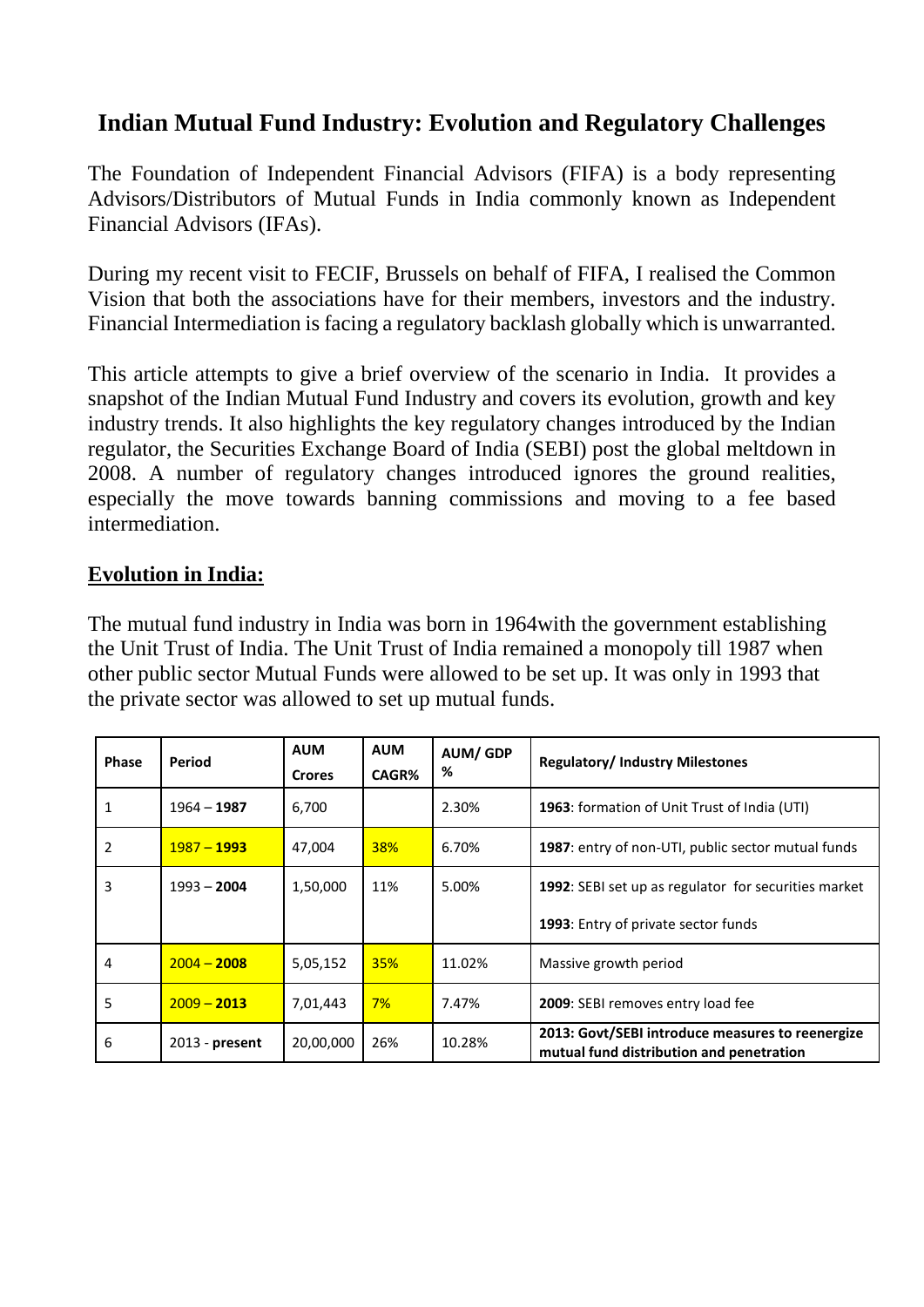

It took 30 years for the industry to touch an AUM of 50,000 crores. In the next 15 years the size grew 10 times to 500,000 crores by 2008. Over the last 9 years the industry has grown 4 times to cross 2,000,000 crores.

The growth in the last decade can be broken up in further into 2 phases:

- i. The first 5 years from 2008 2013 witnessed slow growth with Industry moving from 5 lakh crore to 7 lakh crore growing by 7% p.a. over 5 years. We believe that one of the factors of the slow growth was a result of a dramatic reduction in distribution remuneration by regulations banning entry loads(front load charges) in 2009.
- ii. However the next last 4 years has witnessed explosive growth of 25% p.a. with AUM moving from 7 lakh crores to 20 lakh crores. We believe that one of the factors was the increase in distribution incentives for increasing penetration in smaller towns introduced in 2013.

While the Industry has seen significant in the last 5 years, with AUM in India growing at 25% p.a. versus the global industry AUM having grown at a very modest 5% p.a.; India still accounts for less than 1% of the global Mutual Fund Industry. The mutual fund penetration as measured by AUM to GDP ratio is at a low of 10% compared with a global average of 54%.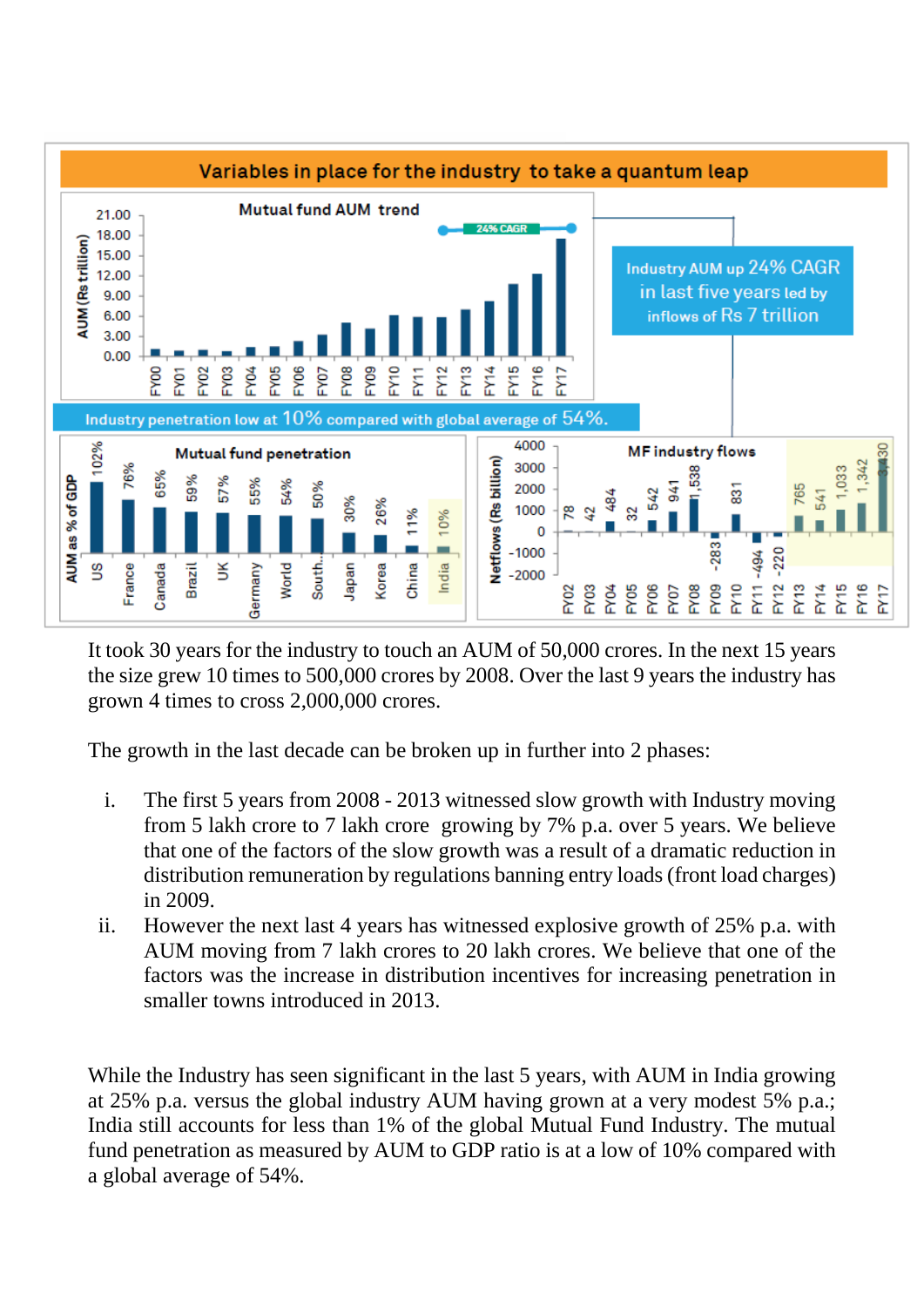#### **Key Industry Trends in India**

The Indian Mutual Fund industry is tilted towards debt funds (including money market funds) which account for 60% of the total AUM.



The AUM is contributed equally, 50% by Individual Investors (Retail & HNI) and 50% by Institutional Investors (Corporates Banks , Institutions)



Data pertains to month-end AUM Source: AMFI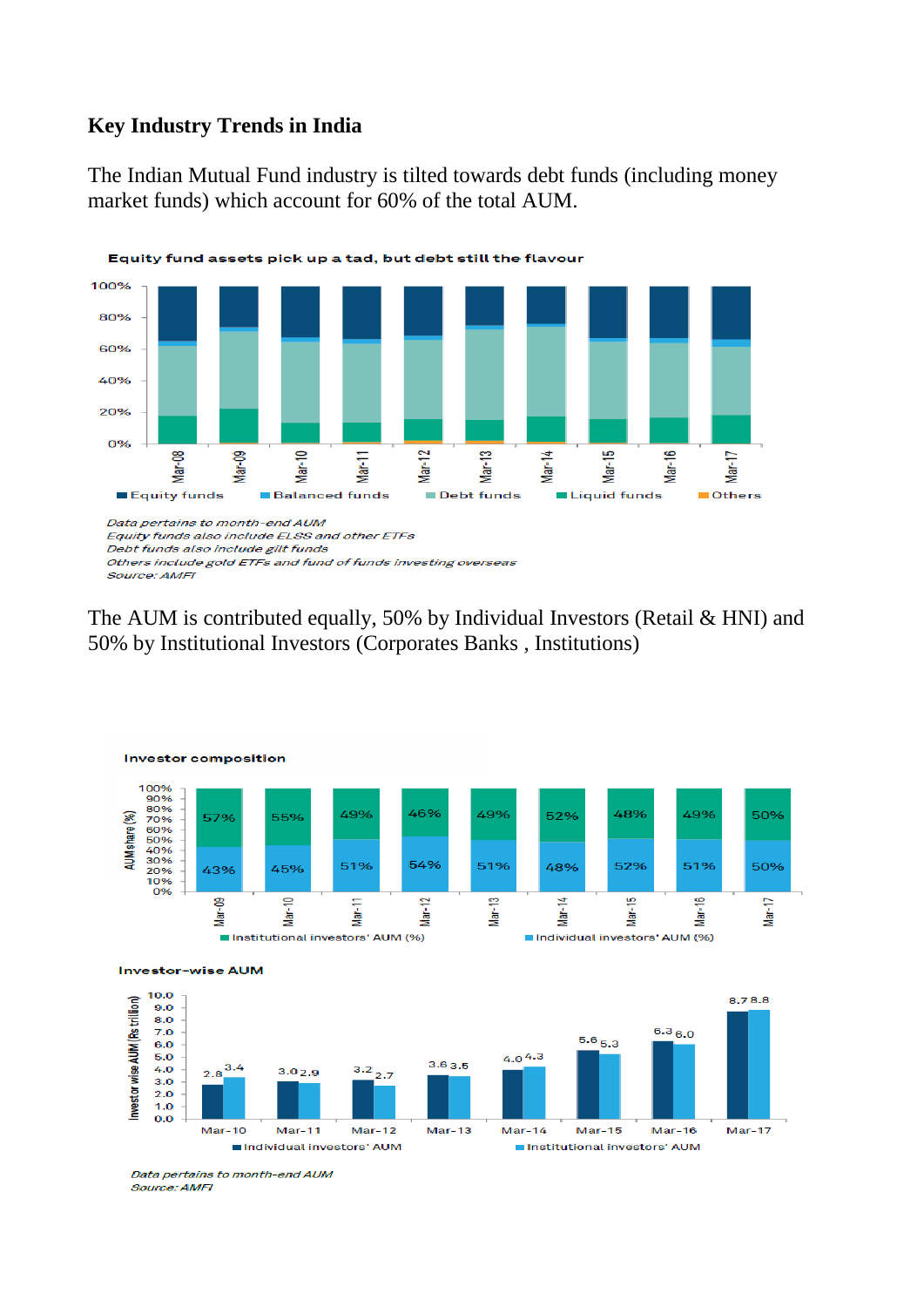#### Retail investors prefer equity funds, institutions debt



Equity funds also include ELSS and other ETFs Debt funds also include gilt funds Data pertains to month-end AUM as of March 2017 Others include gold ETFs and fund of funds investing overseas Source: AMFI

Individual investors invest predominantly through an Intermediary while corporates invest directly rather than using an intermediary.



#### Institutional investors go direct, retail sticks to regular route

Data pertains to average monthly AUM as of March 2017 Source: AMFI

Investor-wise composition of direct plans

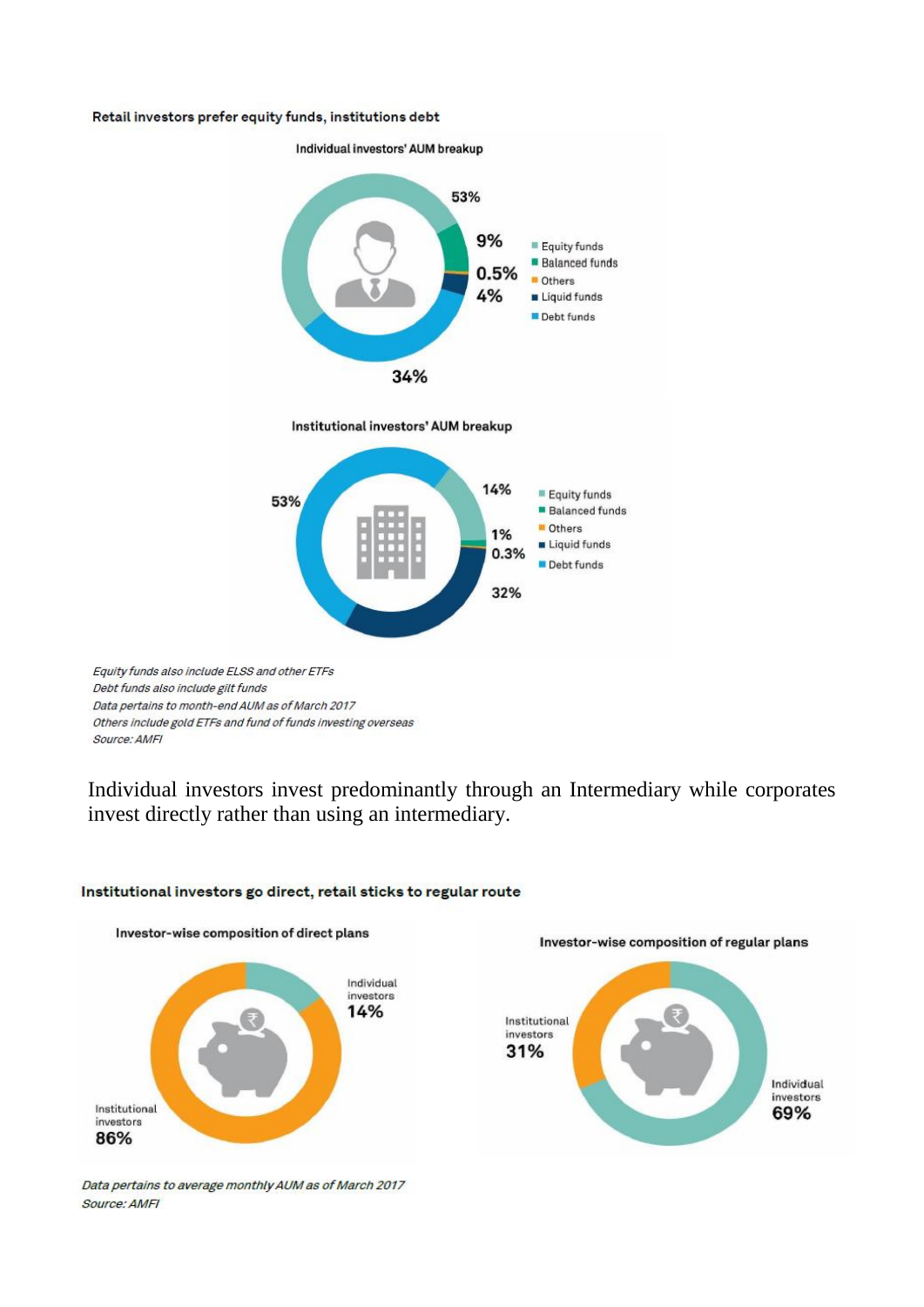## **Excessive and Unwarranted Regulatory backlash:**

Post the 2008 global financial meltdown, regulators across the world have been pushing forward a number of regulatory changes aimed at eliminating conflict of interest, providing greater transparency and enhanced disclosures. Unfortunately, what has been lost sight off is that the problems that led to the global financial meltdown was from different segments of the Financial Markets; namely the Housing Mortgage market, Alternative Investments and Excessive Leverage by the large Investment Banks and financial Institutions and not the Mutual Fund Industry.

Even in India, the mutual fund industry emerged relatively unscathed during the global economic crisis and was able to weather the effects of the global meltdown and fulfill all of its obligations to its customers. Despite having no material evidence of any wrong doing by Industry or Mis-Selling by Intermediaries, especially related to Mutual fund Intermediaries, post 2008, SEBI also pushed for a number of significant regulatory changes with a view to micro regulate financial market intermediaries. A few of the major changes are explained below:

## **(i) Ban on Entry Loads – (Front Load Charges)**

In one of the first steps in August 2009, SEBI removed the entry load fee, (front load charges) thereby reducing mutual fund fees (total expense ratio, TER) and the commission payable to distributors. In India, till the ban in August 2009 an entry load of 2.25% was charged to an Investor though regulation allowed a maximum load to be charged up to 5%. The entry load was used to pay upfront commission to the distributor. Most funds waived off loads on Investment amounts above Rs.1 crore. As a result equity fund expenses dropped from approximately 4.25% to 2.00% in their first year of investment. The commission payable to distributors dropped from 2.75% in the first year to 0.5%. India was the only country that abolished entry loads. This led to distributors' income falling by more than 50% and we saw a sharp decline in number of distributors from 2009 to 2013.

#### **(ii) Commission Disclosure**

In 2009, regulators introduced a public disclosure of the total aggregate commission earned by a distributor on sales of Mutual Funds in a financial year. Again, maybe the only country and the only profession anywhere to have such a disclosure. It also required disclosure by the distributor of the scheme wise commission he would earn of all competing schemes to the investor.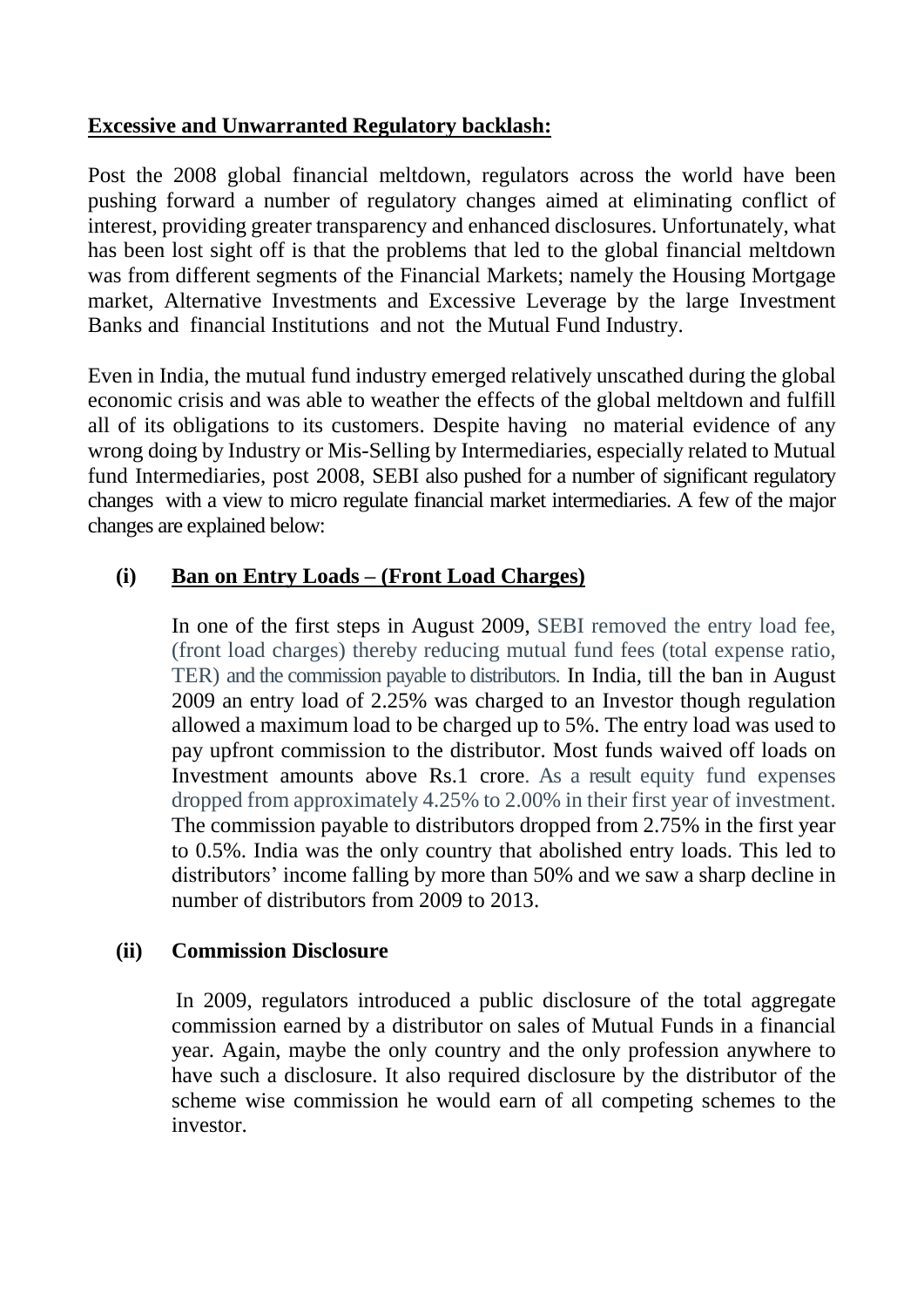## **(iii) Introduced Due Diligence of Distributors**

It also required the Asset Management Companies to carry out a Due Diligence to establish that the distributor is " A fit and Proper Person"

## **(iv) Introduction of a Compulsory Direct Plan**

In September 2012, it mandated that every Mutual Fund scheme offer 2 plans:

- 1) A Regular Plan: For investors who use the services of an advisor/ distributor
- 2) A Direct Plan: For investors who do not use the services of an advisor/ distributor.

The cost of a direct plan would be lower to the extent of commission paid to distributors in the regular plan. This would have been done to encourage investors to invest directly and reduce the role of distributors/intermediaries.

## **(v) Consolidation of investment plans**

Typically lower cost plans were available for investor with large investment amounts. At that time SEBI consolidated various investment plans available in a mutual fund scheme with different cost structures to make available only one plan per scheme thereby abolishing differential cost structures under a scheme.

## **(vi) Introduction of a Fee Only Advisory Service**

SEBI introduced the Regulations for Investment Advisers in 2013 to usher in a fee only based Investment Advisory Service. The regulations require Investment Advisors meeting minimum qualifications to register with SEBI and charge fees to clients. Such registered Investment Advisers cannot receive any commissions from any product provider.

Exemptions were given in the Investment Adviser regulations to persons giving advice incidental to mutual fund distribution and registered under other regulations, and professionals like Chartered Accountants and Lawyers.

This allowed commission based advisors / distributors to continue offering their services.

#### **(vii) Non-Transmission of Service Tax:**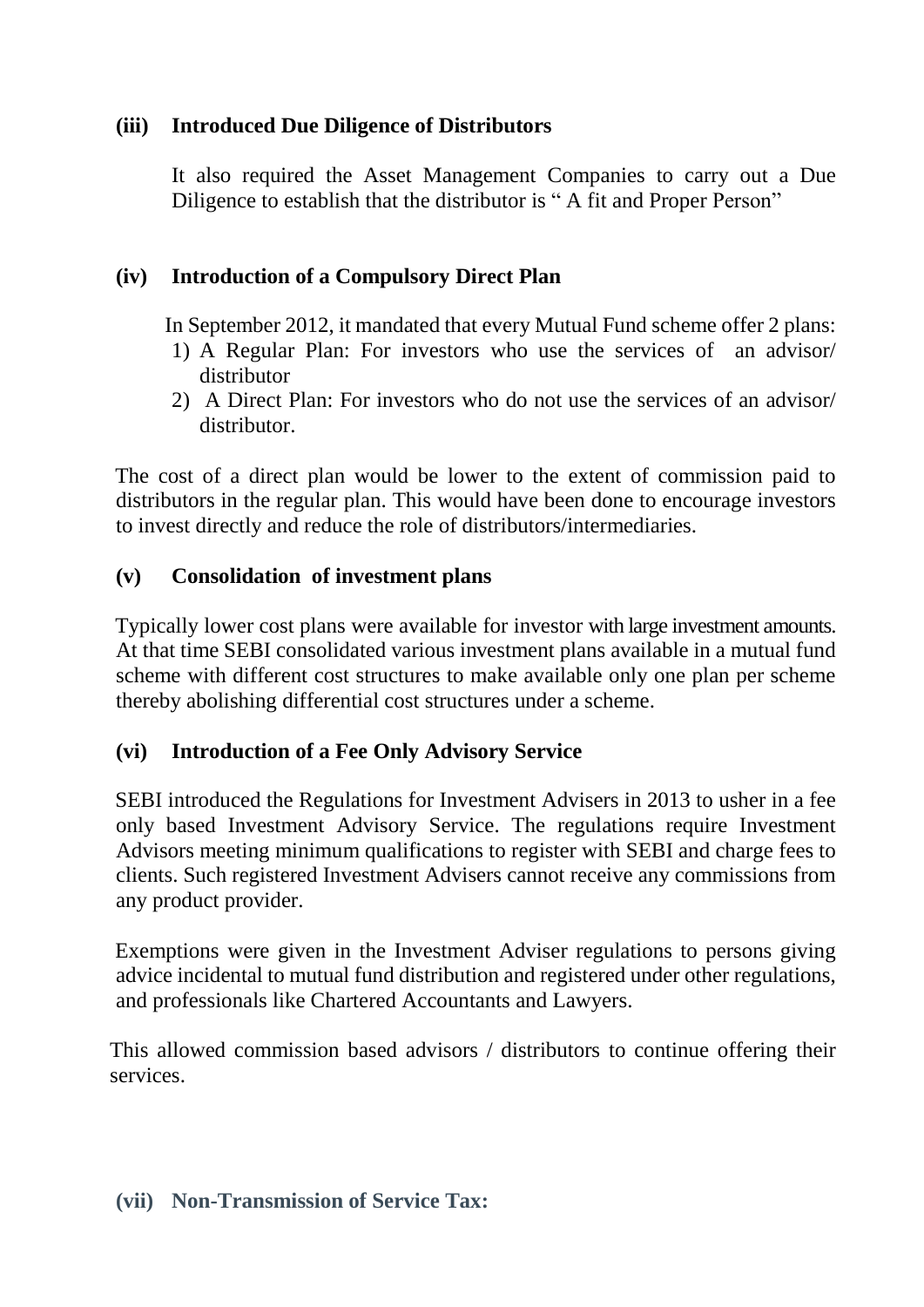In 2014, the government introduced an indirect tax levy (service tax) on commission earned by mutual fund distributors/ agents. Though the tax was in the nature of an indirect tax, SEBI did not allow an increase in the permissible limits for fund expense ratios thereby not allowing the service tax to be passed on to final consumer (as is the legislative intent) and effectively making distributors bear the tax.

## **(viii) Cap on upfront brokerage:**

SEBI also nudged the Mutual Fund trade body (AMFI) to cap the upfront brokerage payable to distributors and put an embargo on increases in the commissions payable on the existing assets under management.

## **(ix) Commission disclosures made more stringent:**

SEBI further mandated that in addition to the existing disclosures of the aggregate commissions earned by the distributors and the disclosures of the commissions receivable by the distributors at the time of investment by the client, the half yearly Consolidated Account Statements received by the investors would reflect the commission earned by the distributors over every half yearly period at the scheme level.

## **Mistaken Belief that Fee Based Advice is the only way ahead**

According to SEBI and some other global regulators the client engaging with the advisor is in the best position to properly assess the value of that advisor's services and pay him accordingly. They also believe that financial intermediaries remunerated by commissions which are embedded in the cost of the products do not provide the right advice because of conflict of interest. Regulators have an apprehension that the presence of a commission-based fee structure has led financial institutions and intermediaries to focus on maximizing commission incomes at the expense of the investor. World over, regulators have formed an opinion that there is a conflict of interest when an advisor receives commission from the product provider rather than receiving a fee directly from the investor and this has to be eliminated rather than managed.

Thus SEBI and a few other global regulators are considering a ban on commissions and are working towards allowing a fee based service only.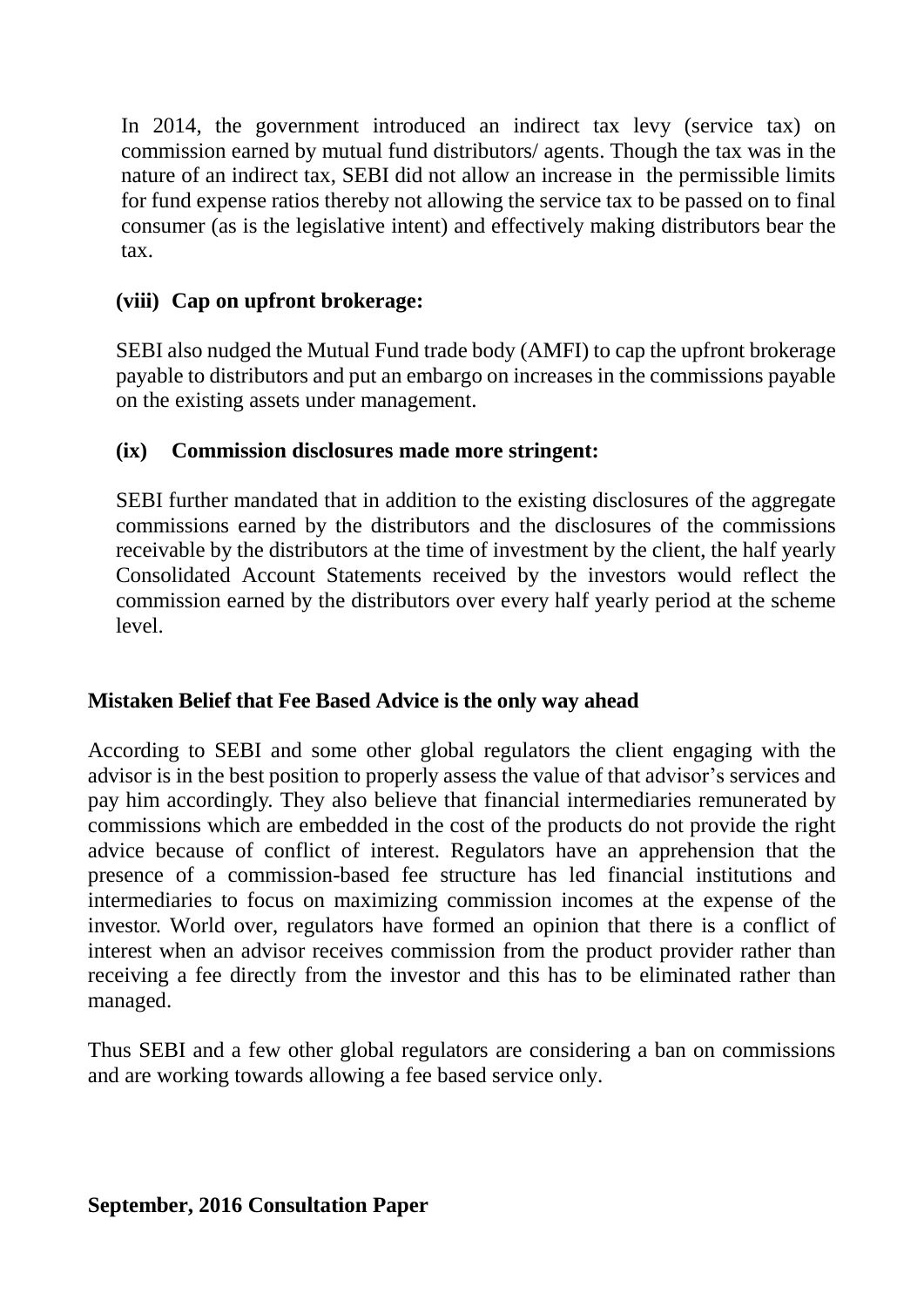In September 2016 SEBI published a consultative paper proposing migration to a Fee Based system from a Commission Based system by banning distributors from giving advice to investors. There was a clear objective to unbundle mutual fund products, and migrate from an embedded, 'commission-based' distribution scheme to a nonembedded, 'fee-based' Intermediation. The paper proposed a time period of 3 years for the intermediaries to compulsory migrate from being commission based advisors/distributors to become fee based advisors.

FIFA was at the forefront in engaging with all stakeholders and making representation on this subject.

Our representations highlighted the likely negative outcomes on a total ban on commission based distribution:

- Advice Gap Retail investors will be orphaned.
- 0.75% p.a. Increase in Total cost to Investor.
- Dramatic fall in number of Intermediaries
- Hurt retail penetration and financial inclusion

## **INCREASE IN COST TO INVESTOR**

- This is evident from FIFA's study of expense ratios of 25 countries. The findings of this study have been presented to SEBI earlier.
- Based on the above study the average expense ratios are as under :
- Countries with the Fee Model: 2.77%
- Countries with Commission Model: 2.02%
- **Increase in cost to investor 0.75%**

Similar plans to herd and regulate advisors under a single regulatory regime in the UK, the Netherlands, and Australia have witnessed a contraction in the distribution channel and a migration of remaining advisors/distributors towards the wealthier clients.

## **International Advisory Board**

SEBI has an International Advisory Board (IAB) whose role is to guide SEBI and, in doing so, bring in the global experiences and rising developments and challenges. In the meeting of the IAB in January 2017, the IAB recommended that commission- based as well as fee-based approach to investment advisory should co-exist for the time being. The transition from commission to a fee based approach has to be gradual and after a thorough impact analysis. It urged SEBI to study the impact of migration to fee-based advisory models under RDR (retail distribution review), FOFA (future of financial advice) and robo-advisory models.

The compulsory migration of commission based advisors/distributors to become fee based advisors was proposed over a 3 year period was then put on hold.

## **July 2017 SEBI proposals**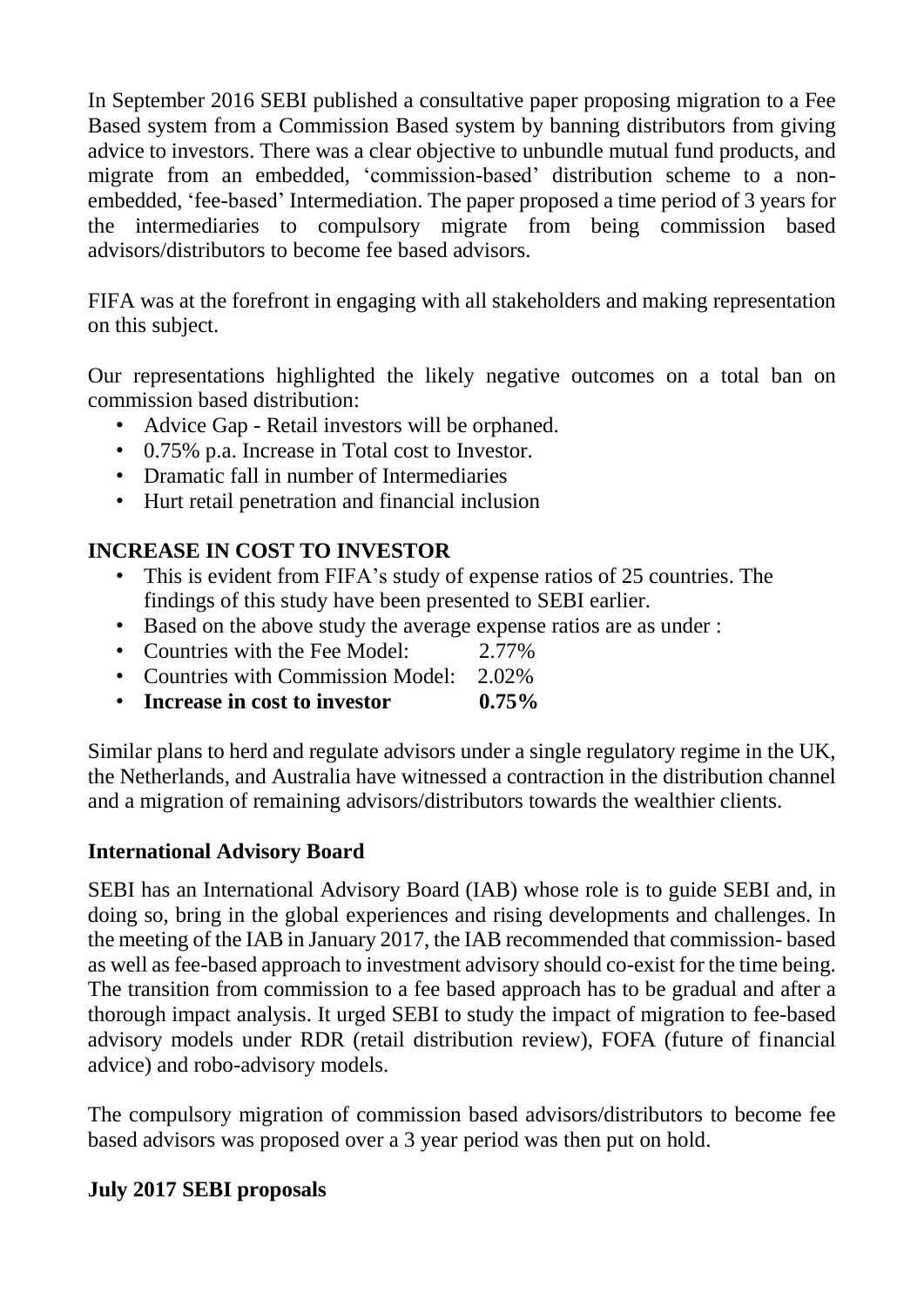However, in July 2017 SEBI has come out with fresh proposals to separate the advice and sales/execution function. With Fee based advisors entitled to give advice and commission based distributors only sell and execute but not give advice.

## **Proposed regulations in India ignores ground realities:**

These current and proposed regulations ignore the ground realities and the way the advice profession has been structured globally and in India. The investment advisory profession is predominantly a comprehensive service of advice, sales and execution. Execution would include purchase of the appropriate products. It also requires an ongoing service and hand holding. Currently In India and across many countries most intermediaries are remunerated through embedded commissions which are paid out of the cost that investor incurs on his investment rather than paying fees separately.

In India individual intermediaries are known as Independent Financial Advisors (IFAs).



Source: AMFI

IFAs are independent of any one product provider. It is essential to understand the dual role that an Independent Financial Advisor (IFA) has been performing. A role which includes an investment process of advice, sales, and service. For his services he is compensated by the product provider from the cost that is charged to the investor.

In India since the introduction of the RIA regulations, only 730 entities have registered, clearly indicating the lack of adoption of the fee-only model in India. Today there are some 86,000 entities registered with AMFI providing advisory services, a majority of them (more than 80000) categorised as Independent Financial Advisors (IFA).

The BCG Report on "Equity Mutual Funds: Charting your Course with a Compass" of June 2010 (BCG Report) indicates that nearly 80 percent of IFAs sell other financial products in addition to mutual funds - for example, life insurance, small savings, general insurance. Most IFAs typically sell mutual funds of five or ten asset management companies (AMCs).

Financial Intermediaries also include the national and regional distributors who typically have a more organized and formal setup compared to IFAs with many of them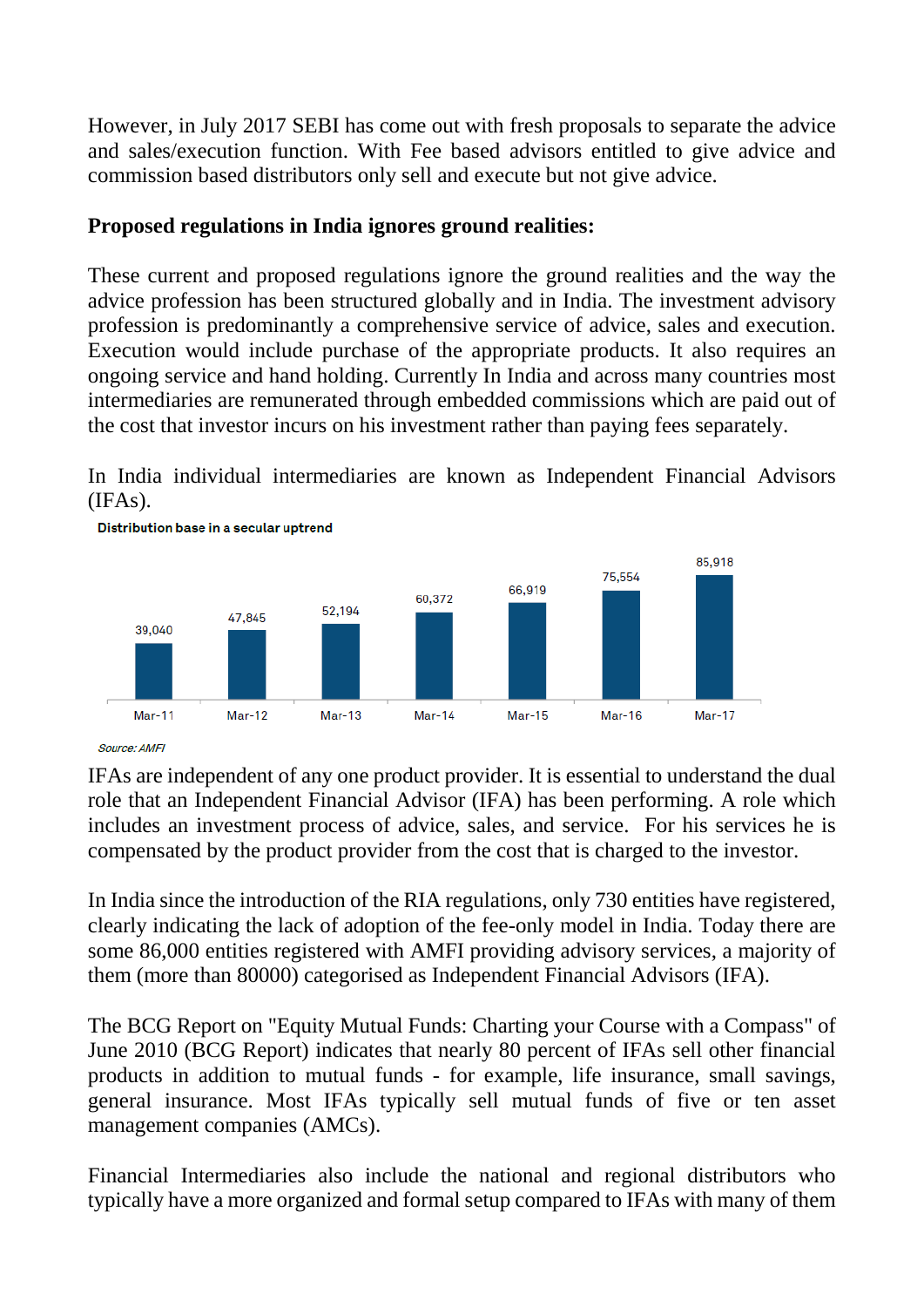having their own branch network, sales force, and online channel. In addition, many of them aggregate some of the sub-brokers' business.

With regard to distribution of the mutual funds, on the customer front, IFAs service 30 to 35 per cent of retail investors, while private and foreign banks service nearly 40 to 45 per cent of the HNI investments. IFAs are dominant in smaller cities and 'retail' segments, whereas banks dominate in top cities and the HNI segment. The other interesting aspect concerned the prevalence of channels of distribution by location and customers. On the location front, not surprisingly, IFAs are much larger in smaller towns. On the customer front, IFAs service 30 to 35 percent of all retail investors (less than 5 lakh), while private and foreign banks service nearly 40 to 45 percent of the HNI investments. Therefore, IFAs play an important role in the retail market.

While the regulation does come with good intent, it fails to understand the ground realities of our country. People in India don't pay for advisory; usually advisory is free. Any conversation with the customer cannot happen without advice. Separating the two would mean that the advisory will either not be done or will be unpaid for.

It would seem that the small number of registrations as Registered Investment Advisors is leading to measures by the regulator to force people to shift. Our concern is that the shift will be negative for the industry at large.

We have submitted a detailed representation to the regulator which is available on our website (www.fifaindia.org) The Mutual Fund penetration in India is very low as opposed to other countries. Financial literacy is one other area where India is lagging behind, and the need of financial intermediation is incontestable.

It is necessary that Regulators world over must evaluate the cost they are imposing on investors on account of perception and fear of Mis-Selling because of conflict of interest. What needs to be acknowledged first and foremost is that the Financial Intermediary enables the investor to achieve his financial goals. Focus has to shift on achieving Investor Outcomes versus mode of Intermediary compensation.

#### **Suggested Framework**

To truly empower the investor he must be given the choice to invest on his own or through a Financial Intermediary. Having opted for one he needs to be given the option of how he remunerates the advisor whether by way of fees or embedded commission.

Similarly Advisors must be given the freedom to offer the investor a fee based or an embedded cost based service.

The regulator should not be making these choices or eliminating any of these options. Reducing the available choices to the consumer is never in interest of the consumer in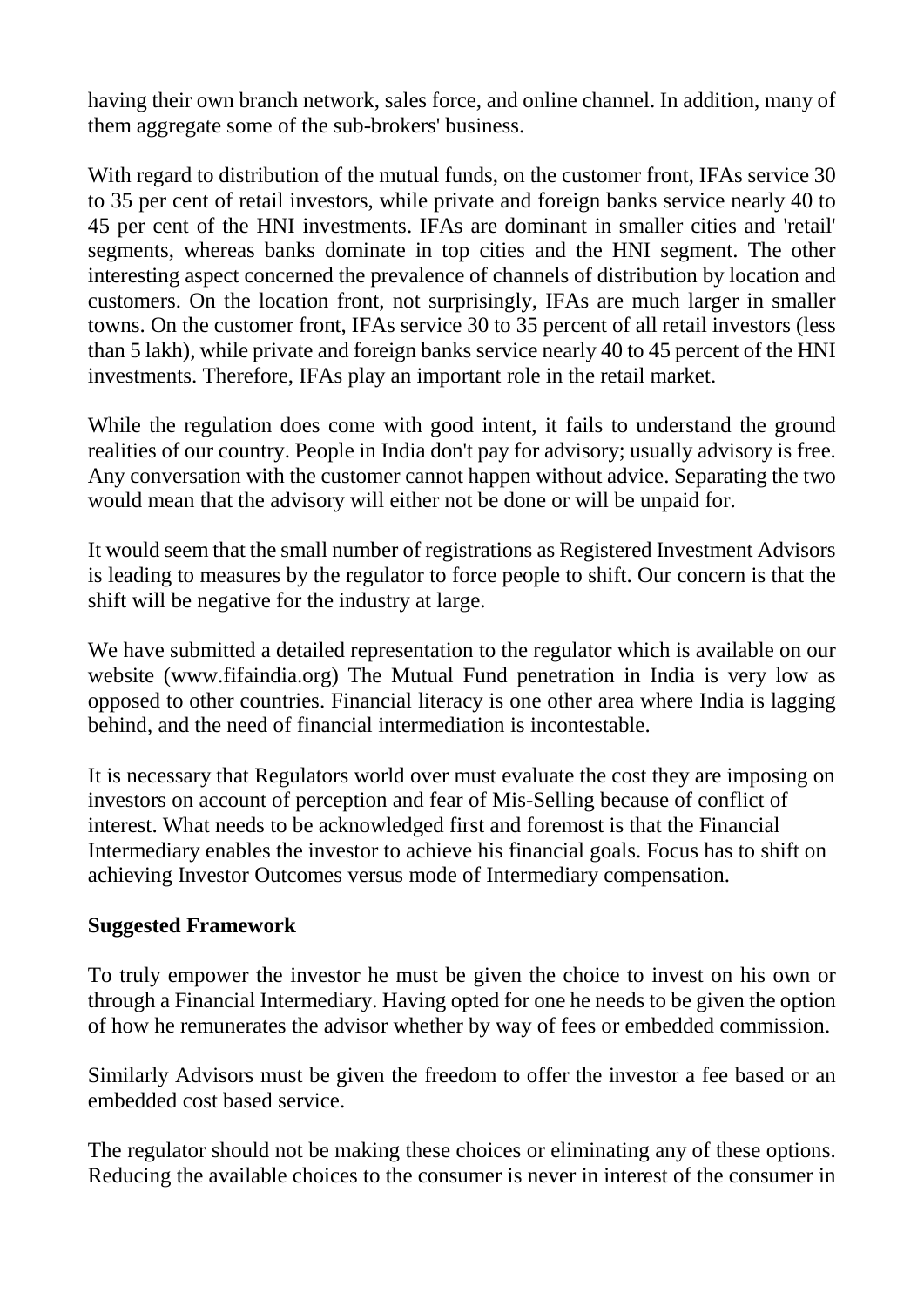the long run. The free market system will allow the most efficient model to grow and prosper.

Thus an investor, and the advisor, need to have the freedom to ask for / or offer a service which is either:

- a) Fee Based and /or Commission Based
- b) Only advise or both Advise and Execution

In India fee based services have failed to take off because the advisor/distributor can offer either a fee based service or an embedded cost/commission based service and most investors are not ready to pay fees separately. Also most clients need a comprehensive service of advice and execution which the current/proposed regulations don't allow.

The proposed regulation requires one to adopt either a fee-based or commission-based service and this is not allowing many existing advisors to change over and accept new fee-only customers. The proposed changes in the consultation paper do not address these issues. For example if an existing commission-based advisor becomes a RIA, he has to stop receiving commissions and start charging fees to investors. He also has to reduce the scope of his work from providing a comprehensive service of advice and execution to only advice.

Existing advisors cannot start with new investors on a fee basis unless they migrate all existing investors. Most investors and advisors are used to and prefer an embedded cost structure versus a fee only model.

Existing Commission based advisors should be allowed to offer Fee Based services rather than becoming Only Fee Based services overnight.

Different investors and advisors will adopt different models, and investor preferences and business viability will lead to growth and co-existence of the different models. We strongly believe that regulations curtailing investor choices are not in the interests of investors.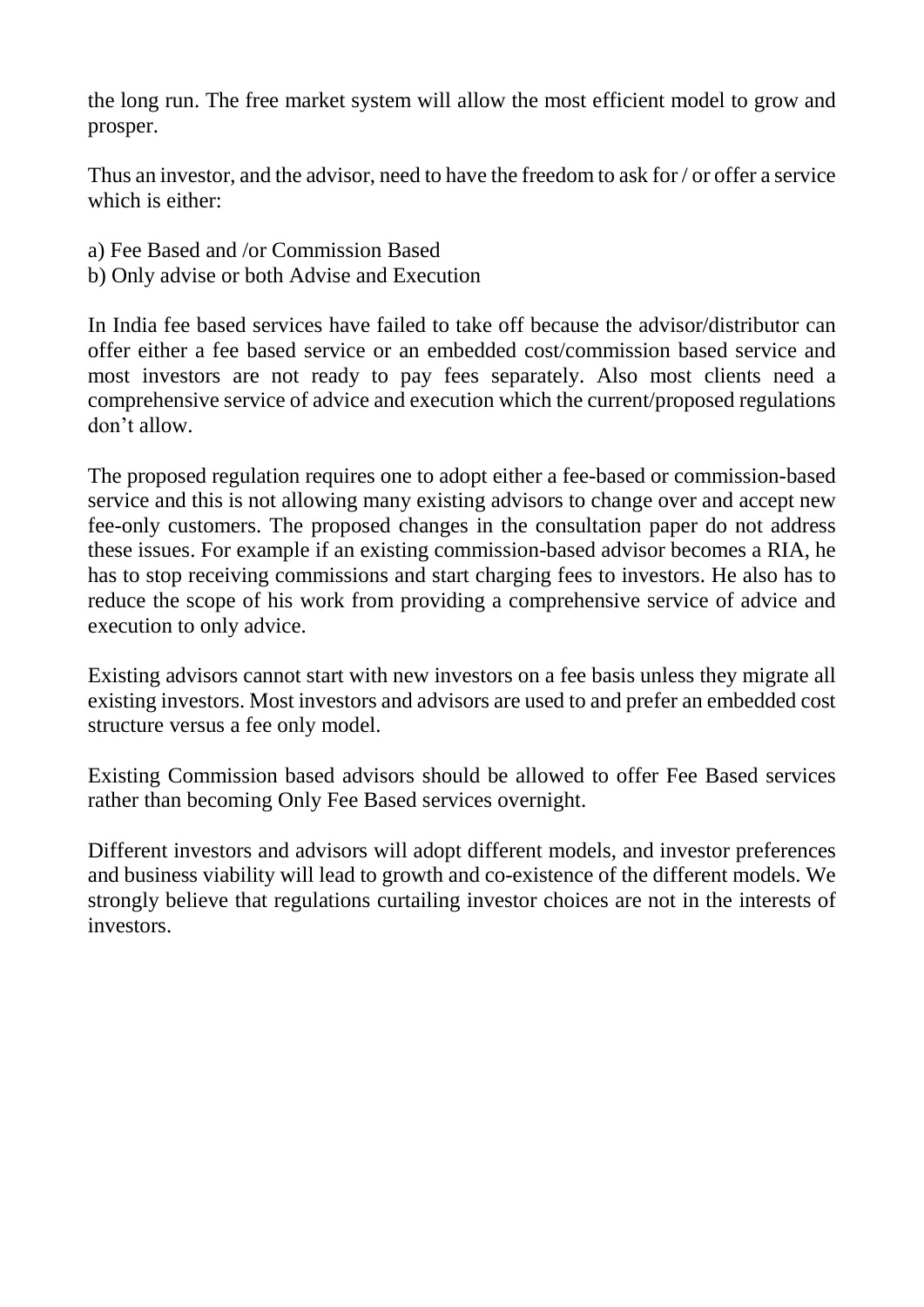#### **Common Vision of Advisor Associations**

FECIF and FIFA seem to share a common vision, with the interest of the investor being paramount. We both want our members to help their clients achieve their financial goals and well-being. This involves spreading the best practice across the advisor community. While the UK, Australia, and the Netherlands have already banned commissions on the sale of financial products, MIFID 2 has also proposed a ban of Commission for Independent Advisors; Canada is also proposing the same. India has also been considering the same.

Intermediaries play a very critical role especially garnering retail money in financial markets and enabling the investors to achieve their financial goals by preparing financial plans and offering appropriate and suitable products and more importantly hand-holding the investor through the extremely volatile investment journey over a lifetime. Regulators world over should allow a dual role of advisory as well as execution for financial intermediaries and freedom of choice to the investor for the payment of remuneration to them whether by way of commission or by way of fees or both as allowed in USA. The US market is the biggest market in the world and has adopted the above approach. Evidence in UK which banned commissions is a clear warning for regulators not to go that path.

## **A study undertaken by FIFA of expense ratios across 25 countries across the globe shows that on average an investor in an equity fund in a Fee Based regime incur 0.75% p.a higher cost than the cost incurred by an average investor in a Commission based regime.**

We hope regulators across the globe evaluate carefully the likely harmful impact of pushing for a compulsory FEE BASED model instead of one with embedded commissions.

In India we believe SEBI has decided to drop the plan for compulsory migration of Commission based distributors to Fee Based distributors but it has come with a Modified proposal, which proposes segregation of the Advice and Sales/Execution function. Advice by Advisors on a Fee basis with no commissions and sales/ execution on Commission basis.

We find that in Europe MIFID 2 plans to distinguish Advisors as Independent and non-Independent and allow the latter to receive Commissions whilst Independents will have to charge fees. This again would be a disaster for Independent Advisors.